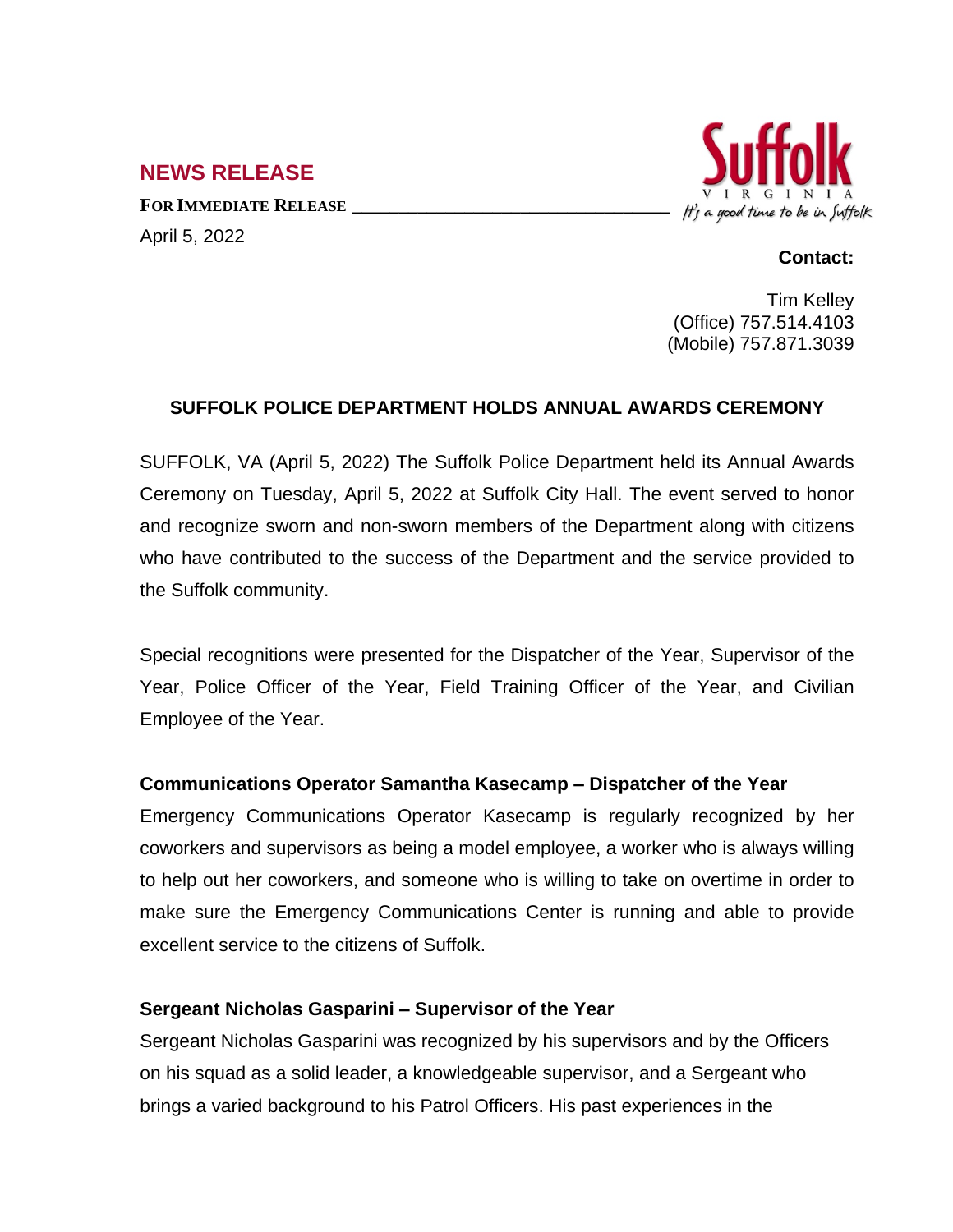Neighborhood Enforcement Teams and the Special Investigations Unit allow him to provide investigative expertise to new and developing officers. He takes charge of fast-moving situations and is trusted by the Officers under his command.

## **Master Police Officer Detective Shelly Koziana – Police Officer of the Year**

For her dedicated and diligent work as a Detective during 2021, investigating some of the City's most violent crimes, Master Police Officer Detective Shelly Koziana was recognized by her supervisors and fellow Detectives as a consummate professional who is willing to go the extra mile to make sure a crime is solved. Many violent crimes were cleared thanks to her hard work, and she has helped bring justice and closure to citizens of Suffolk.

## **Officer Daniel Currier – Field Training Officer of the Year**

Field Training Officer Daniel Currier was recognized by the supervisors in the field training program and by the new Officers he has trained over the course of 2021. He is patient, provides good feedback, and is a wealth of knowledge to his trainees. He has helped shape the future Officers of the Suffolk Police Department.

## **Kristen Dolan – Civilian Employee of the Year**

Ms. Dolan works as the Department's social media and marketing professional. She has spearheaded multiple social media outreach projects, produced videos for various Department units, and maintained all of the Department's social media accounts. She is often the first person people have contact with when they reach out to any of our online accounts. Her work has been exemplary during 2021.

#### **Life Saving Award:**

Lt. David Heroux MPO Marcus Carter MPO Benjamin Delugo Officer James Chapman Officer Jesse Fede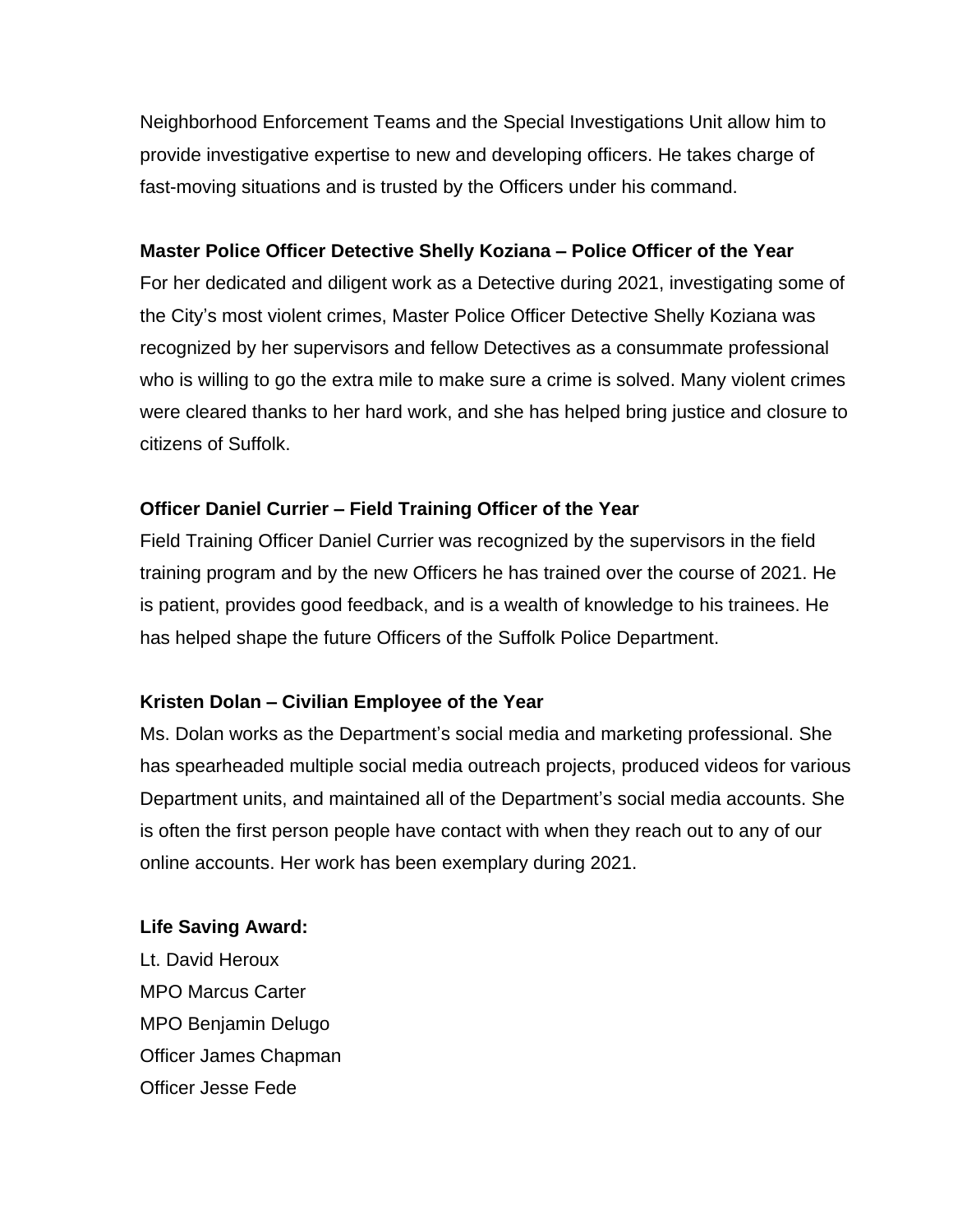Officer Adrian Feliz Officer Travis Gardner Officer Judson Gauf Officer Jalin Green Officer Khandi Johnson Officer Elizabeth Kellogg Officer Payton Kerlee Officer Veronica More Officer Travis Reichmuth Officer Kevin Southern Officer Hailey White

#### **Police Officer of the Quarter:**

Officer Michael Childs Jr. Officer Kristi Gaines Officer Matthew Grice MPO Det. Shelly Koziana

## **Department Commendations:**

Cpt. Jesse Epperson CACO Meghann McGillvray-Lanier Sgt. Samantha Bradshaw Sgt. Matthew Faubion Sgt. Jason Lyons MPO William Craig Jr. MPO Benjamin Delugo (2) MPO Paul Hutta (2) MPO Shane Sukowaski MPO Michael Uriah MPO Det. Joyce Williams Det. Madison Cabell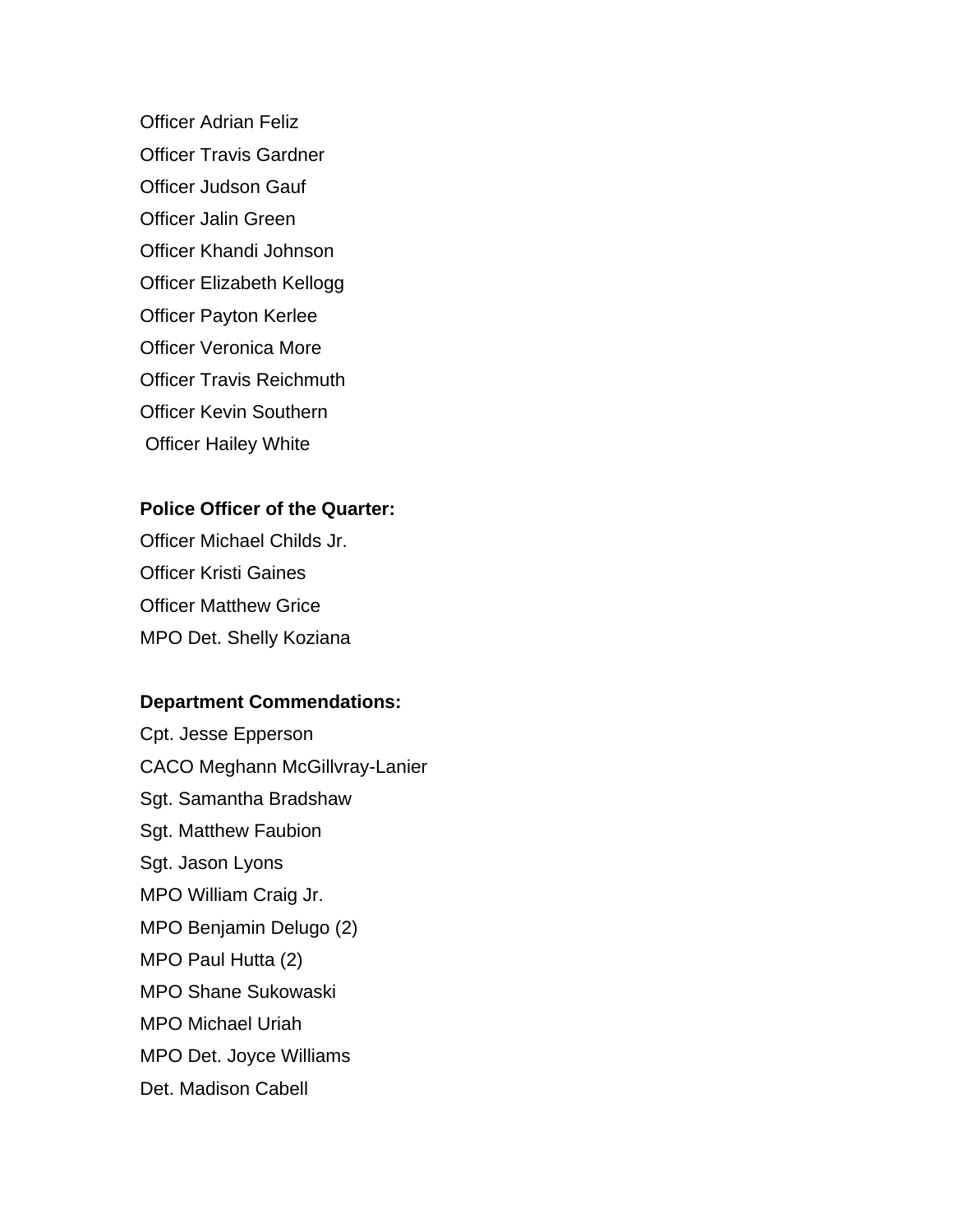Officer Michael Childs Jr.

Officer Daniel Currier

Officer Branden Garrison

Officer David Green

Officer Zachary Hyman

Officer Danielle Jones

Officer Trent Marshall

Officer Elizabeth May

Officer Daniel Nesbitt (2)

Officer Rosario Tumminello

ACO Kathleen McLendon

ECO Angelique Davis

ECO Kimberly Duncan

ECO Lindsey Holloman

ECO Shira Hunter

PRT Sandra Jackson

PRT Patrice Jones

PRT Shannon Long

PRT Jessica Raines

PRT Catherine Richards

PRT Darlene Tuttle

K9 Salvo (2)

## **Community Service Awards:**

Lt. Gary Myrick Lt. Troy Shelton MPO Nicole Heyward MPO Paul Hutta MPO Det. Shelly Koziana Officer Travis Gardner Officer Judson Gauf